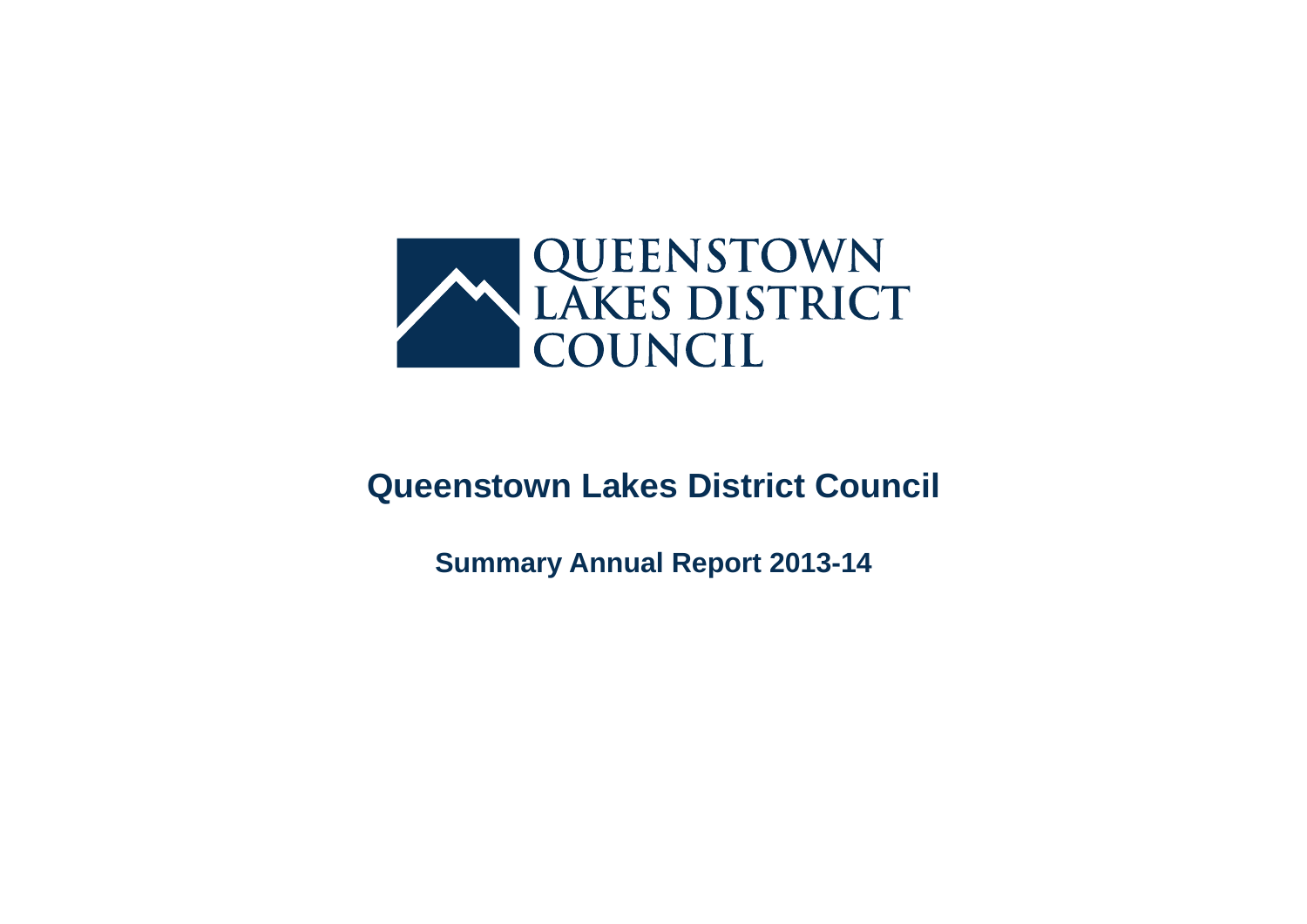# Contents **Contents**

# **Contents**

Section 98(4)(b) of the Local Government Act 2002 requires Council to make publicly available a summary of the information contained in its Annual Report. The specific disclosures included in the summary annual report have been extracted from the full annual report adopted by Council on 30 October 2014. The summary annual report can not be expected to provide as complete an understanding as provided by the full annual report. The full financial report dated 30 October 2014 has received an unqualified audit report. A copy of the full Annual Report can be obtained on the Council website - www.qldc.govt.nz

This summary annual report has been examined by the auditor for consistency with the full annual report. The auditor's report is included with this summary.

The Council's full annual report has complied with NZ GAAP and stated explicitly that they comply with NZ equivalents to IFRS (International Financial Reporting Standards) as applicable for public benefit entities. The summary annual report complies with FRS 43 - summary financial statements.

### **Summary Financial Information**

# **Contact Us**

### **Council Offices**

Civic Centre 10 Gorge Road Private Bag 50072 Queenstown

Phone: 03 441 0499 Email: services@qldc.govt.nz Website: www.qldc.govt.nz

### **Service Centres**

Arrowtown Library 58 Buckingham Street Arrowtown Phone: 03 442 1607

Wanaka Office 47 Ardmore Street Wanaka Phone: 03 443 0024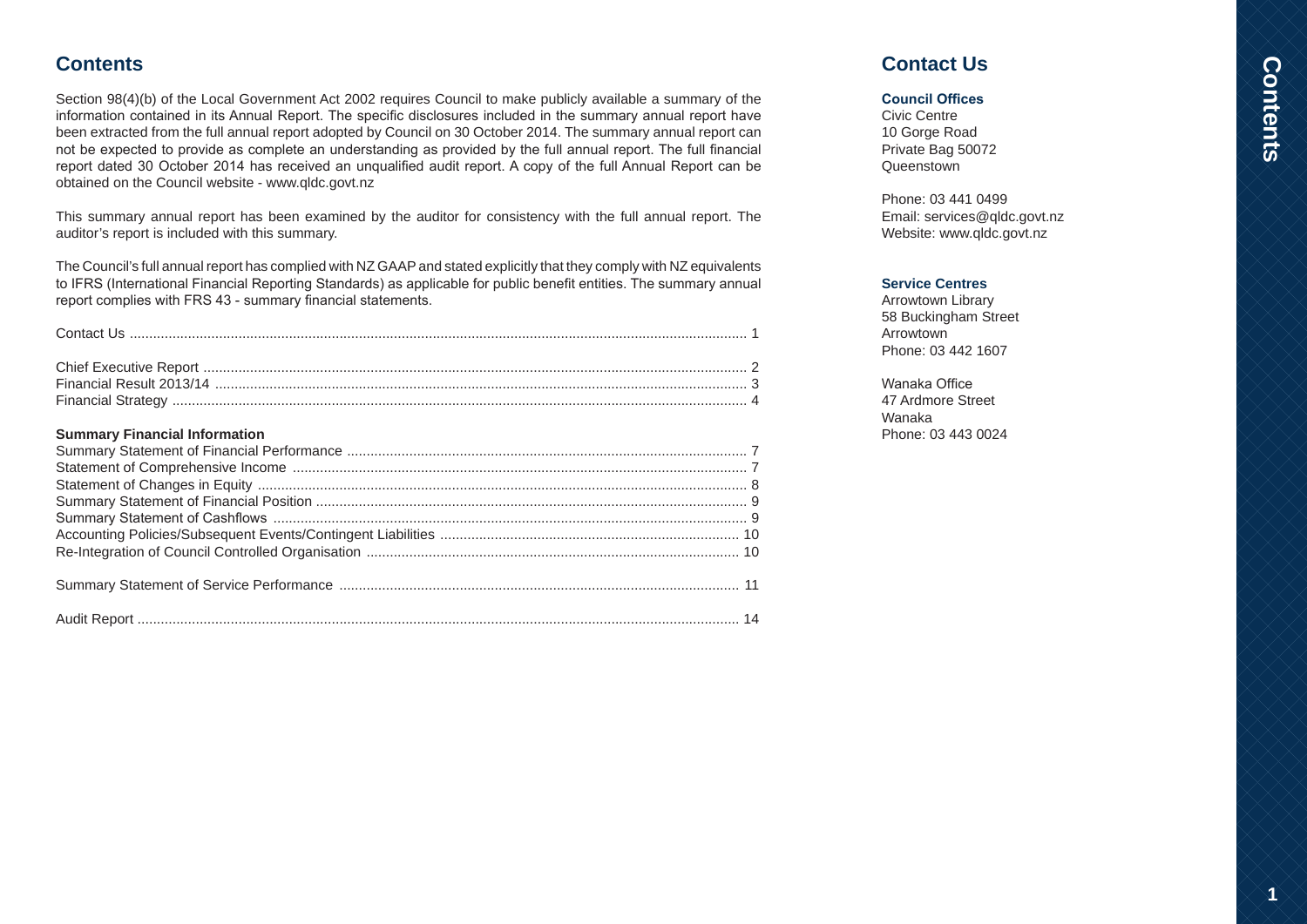# **Chief Executive Report**

# **Introduction**

The purpose of this Summary Annual Report is to represent fairly and consistently the major matters dealt with in the Annual Report.

The purpose of the Annual Report is to account for Council's achievements against objectives included in the 2012-2022 10-Year Plan. The 2013/14 year represents year two of the 2012-22 10-Year Plan.

The past financial year has seen continued focus on continued improvements to our financial management, coupled with maintaining or improving the quality of our core services. Success with the former is illustrated by a zero rates increase (against a forecasted 2.25% increase in our 10 Year Plan), while success with the latter is borne out by the across the board increases in satisfaction in the 2014 Annual Residents and Ratepayers' Survey.

Re-prioritisation of our capital expenditure projects has meant that we are focused on delivering where there is clear operational need. These projects are agreed and prioritised and where significant captured in our business plan. All business plan projects across all services, are tracked and progress publicly reported every month alongside performance monitoring of capital and operational expenditure.

# **Operational highlights at a glance**

- Financial management:
	- **-** A zero percent increase in rates for the second consecutive year.
	- **-** \$3.4m reduction in expenditure against budget.
	- **-** \$1.2m reduction in personnel costs against budget.
	- **-** An operational surplus of \$20m against a budgeted surplus of \$13m.
- A second consecutive year of improvement in residents' satisfaction with Council and its operations. This included increased satisfaction of:
	- **-** 18.5% (to 66%) with being kept informed.
	- **-** 15.2% (to 59.3%) with Council's elected members.
	- **-** 13.5% (to 66.9%) with Council staff.
	- **-** 12.3% (to 53.9%) with level of public consultation.
- Delivery of 22 key projects, against set milestones from the 2013/14 Work Programme, with two projects deferred by Council consensus.
- Delivery of amalgamated financial and reporting systems into one Council-wide IT system (Techology One).
- Establishment of an improved performance reporting framework, adopted in the Annual Plan 2014/15.
- Resolution of 3 weathertight building cases where the Council has been a defendant.

# **Major initiatives**

**Events Funding** – By establishing the Major Events Funding the Council' expects to see many economic, social and cultural benefits flow from the financial support which will be given to new and growing events in this district. Following approval of the Events Funding Strategy, the Council initiated three funding rounds in 2013/14. Twenty four events received funding, plus two events which were pre-approved for support in 2014-15. A total of \$528,446 was approved for events, not including 10 Year Plan allocations for Summerdaze and Christmas/ New Year's celebrations. 165 applications for in kind support were approved to the value of \$63,269.

**Wanaka Sports Facility** – The Wanaka Sports Facility Steering Group met with sports and community groups earlier this year to test the priorities signalled in the 2011 consultation. The project continues to be a priority with the budget allocated in the 10-Year Plan. Construction is planned to commence in 2015/16.

**Lakeview Development** – The Lakeview development (which includes the proposed Queenstown Convention Centre site) has the potential to be a major catalyst for economic growth for Queenstown's CBD. Master-planning of the site was commenced in 2013/14, and will be completed with a proposal to change the District Plan in 2014/15.

**Queenstown Convention Centre** – Reports on design and operating options; ratings analysis; and funding options were all delivered to Council in 2013/14. Council has since requested additional information on alternative rating options; options for staged or reduced construction costs; and a preferred operating model. This will now be progressed in the 2015 10 Year Plan.

**Water Demand Management** – Long-term water use remains one of the most significant financial issues facing the District. A report on managing these costs, including the option of volumetric charging was presented to Council during the past year with further analysis proposed for the coming year to determine the business case for implementation.

**Shotover Wastewater Treatment Facility - The initial phase for replacing the existing** wastewater treatment facility on the Shotover delta - a \$2.6 million inlet works to improve initial screening process at the treatment facility – got underway in 2013/14. The next stage in 2014/15 will see a design, build and operate contract awarded with construction commencing at the end of the financial year.

# **Conclusion**

Local government in New Zealand faces many challenges. The expectation from ratepayers to deliver better services at less cost continues to grow. At the same time, central government continues to place a growing range of regulatory functions and reporting requirements upon us. Successfully meeting these often competing expectations will require sustained effort on the part of Council. However as we enter the last financial year prior to formulating a new 10 Year Plan, we find ourselves in a financially strong position with a community that is wellinformed and generally supportive of the direction being taken. It is good foundation on which to achieve our longer term goals.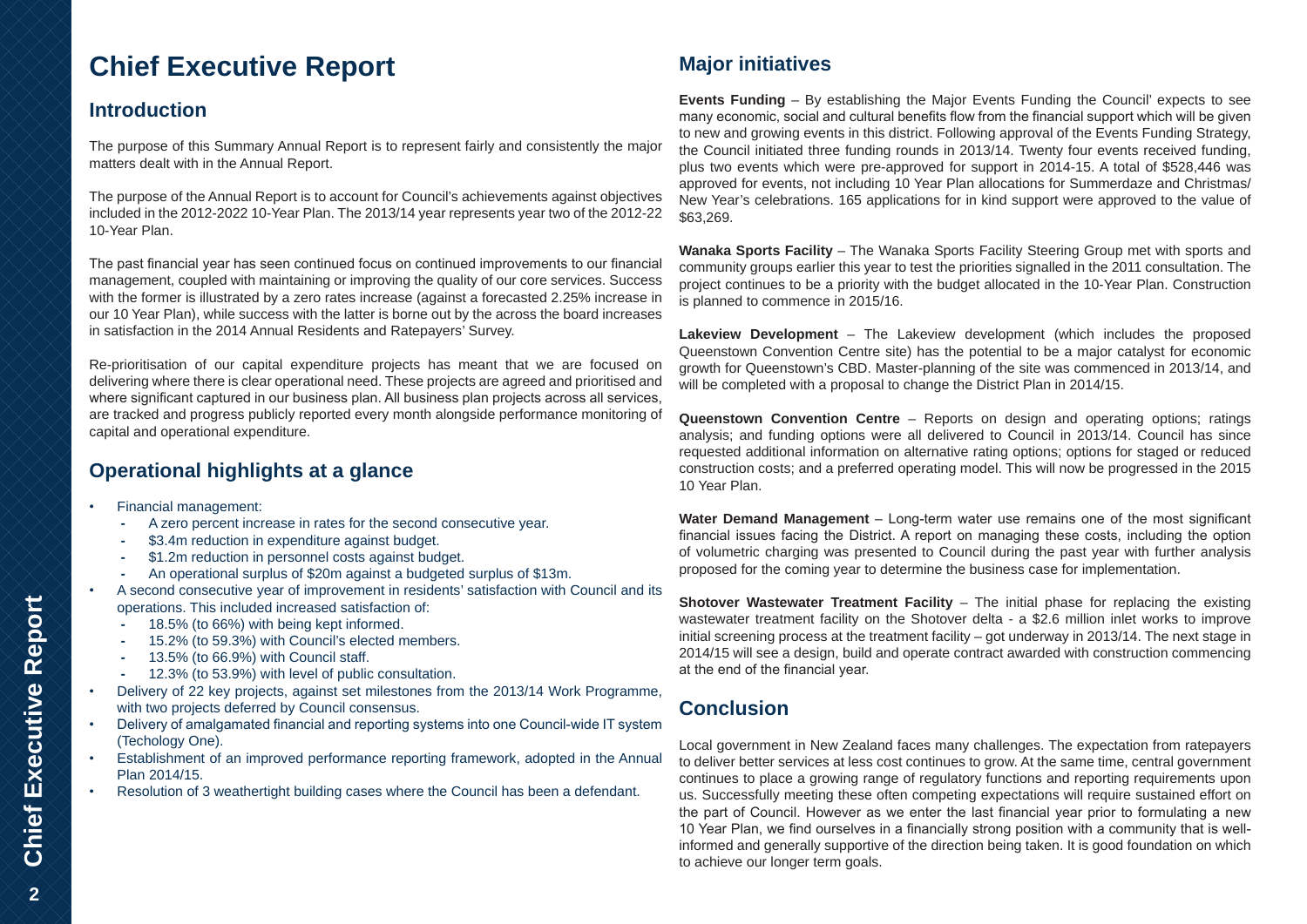I would like to thank our elected representatives on both Council and the Wanaka Community Board who are dedicated to delivering better outcomes for local people. They can reflect with pride on a successful year.

I would also like to thank all the Council staff who have worked across the diverse range of Council activities to deliver consistently high quality services to the community.

Finally, I would like to thank everyone in the Queenstown Lakes community who, whether formally or informally, have taken time to provide comment and feedback to us during the year.

> **Adam Feeley Chief Executive Queenstown Lakes District Council**

# **QLDC Financial Results at a glance 2013/14**

The Council alone recorded a surplus of \$20.0m for the year. This is up from the \$11.4m surplus recorded last year and against the budget of \$13.0m. The main reasons for the higher surplus, which is not profit, are related to both reduced expenditure (\$3.4m) to budget & higher revenue (\$3.6m) to budget.

There is \$2.75m of project expenditure that was classified as capital expenditure within the budget but has been charged as an operating expense for the year. This is not an over-spend as there is budget provided to cover it. This includes \$1.2m of expenditure previously sitting in capital work in progress that relates to projects that will now not proceed.

# **Explanation of Major Variances against Budget**

### **Statement of Financial Performance**

Operating revenues were above budget by 3.6% for the year ended 30 June, 2014. This was above estimate by \$3.4m.

The following major items contributed to this variance:

- Vested Assets were \$7.1m above budget for the year; this a non-cash item and relates to the value of assets transferred to Council via the subdivision process.
- Roading subsidy was \$3.0m under budget for the year, mainly as a result of reduced roading capital expenditure due to the timing of some projects.
- User Charges were \$2.4m below budget for the year, mainly as a result of the outsourcing of the Council Holiday Parks in October 2013.
- The surplus includes \$1.2m of unrealised gains relating to the annual revaluation of investment property. This follows a 2013 value reduction of \$3.8m. There is also a \$1.2m unrealised gain as a result of the revaluation of interest rate swaps as at 30 June 2014. Other items result in a net loss of \$0.5m.

Operating expenditure was \$3.4m (3.7%) under budget for the year ended 30 June 2014. This is very pleasing and means that we were able to deliver savings from an operating perspective.

These are the major items; mostly positive, that contributed to this variance:

- Interest expense for the year is \$1.9m less than budget. This is a result of the deferral of some capital works and lower than expected interest rates.
- Staff related costs for the year are \$1.2m lower than budget. This is a result of fewer staff being employed and modest increases to remuneration for the year.
- Depreciation expense for the year is \$279k lower than budget.
- Holiday Park costs were \$1.8m below budget for the year, mainly as a result of the outsourcing of the Parks in October 2013.
- There is \$2.75m of project expenditure that was classified as capital expenditure within the budget but has been charged as an operating expense for the year. This is not an over-spend as there is budget provided to cover it. This includes \$1.2m of expenditure previously sitting in capital work in progress that relates to projects that will now not proceed.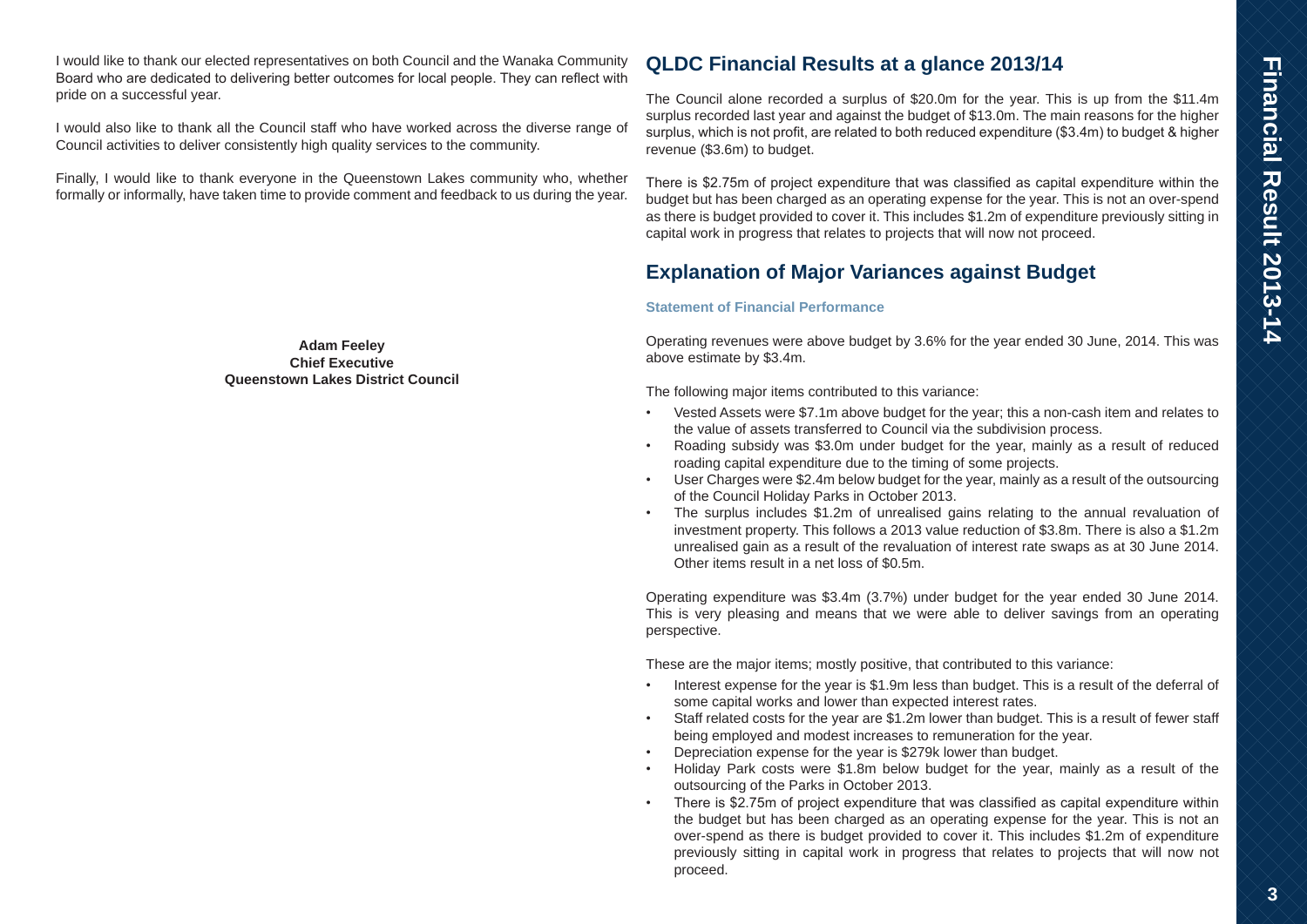• The balance of the positive variance of \$0.95m relates primarily to reduced maintenance and operational costs for utilities, roading and community services.

### **Statement of Financial Position**

The main variances relate to the difference in expected asset values for the year and reduced borrowing. The following items contributed to this variance:

- Vested Assets were \$7.1m above budget for the year.
- Capital expenditure was below estimate by \$9.6m for the year ended 30 June 2014. This relates mainly to project expenditure within the roading activity which has been delayed or deferred; Frankton Flats Arterial Road – Glenda Drive Roundabout (\$3.5m) and Eastern Access Road (\$300k).
- Hawea Water Supply (\$1m) was also delayed with physical works starting in 2014/15 and there is \$5.2m of unspent budget relating to reserve land acquisitions.

The revaluation of investment property resulted in an uplift in value of \$1.2m for the year. This movement coupled with previous unrealised losses, has led to the main variation in the balance sheet which shows Investment Property \$5.2m below the forecast position.

Borrowings are \$17.5m below forecast; this positive variance relates mainly to the deferral and savings associated with capital projects (see above).

### **Statement of Changes in Equity**

Accumulated differences between actual and budgeted net surpluses (for 2014 as described above) as well as the impact of the infrastructure revaluation and reduced borrowings has resulted in an equity variance of \$22.5m above forecast.

### **Statement of Cash Flows**

The budget variations explained above also contribute to budget variations in the Cash Flow Statement, particularly cash flows from investing and financing activities. Purchase of property, plant and equipment (i.e. capital expenditure) was \$9.4 million below estimate and new borrowings were consequently around \$8.3 million less than expected.

# **Financial Strategy**

The Financial Strategy was a new requirement for the 2012 10-Year Plan. It must show prudent financial management by our Council and act as a guide when we make big funding decisions. It also outlines how the Council will tell the story about projects so that the community can understand the implication of big decisions on things like rates, debt and investments. The strategy is contained in full in Volume 3 (pp 9-16) of the 2012 10-Year Plan www.qldc.govt.nz

The Council's Financial Strategy is aimed at responding to the needs of our district today and into the future in a responsible and affordable way. It is important that the costs of providing facilities with long lives are shared between today's ratepayers and those in the future. If the task is successfully delivered, the following outcomes should be achieved:

- Prioritised Capital Programme delivering the 'right' projects at the optimum time.
- Rates increases set at a maximum of 4% per annum (subject to changes in growth or increased levels of service).
- Debt levels maintained at prudent levels (within Borrowing Limits).
- Debt levels at the end of the 10 year period have stabilised and sufficient head-room exists to provide financial flexibility for future Councils.
- To continue to provide excellent service within financial constraints.

# **Reporting Back on Financial Strategy**

### **Capital Programme**



The graph above shows that the actual spend on capital projects has been consistently less than the programmes forecast in the Annual Plan or 10-Year Plan over the past 4 years.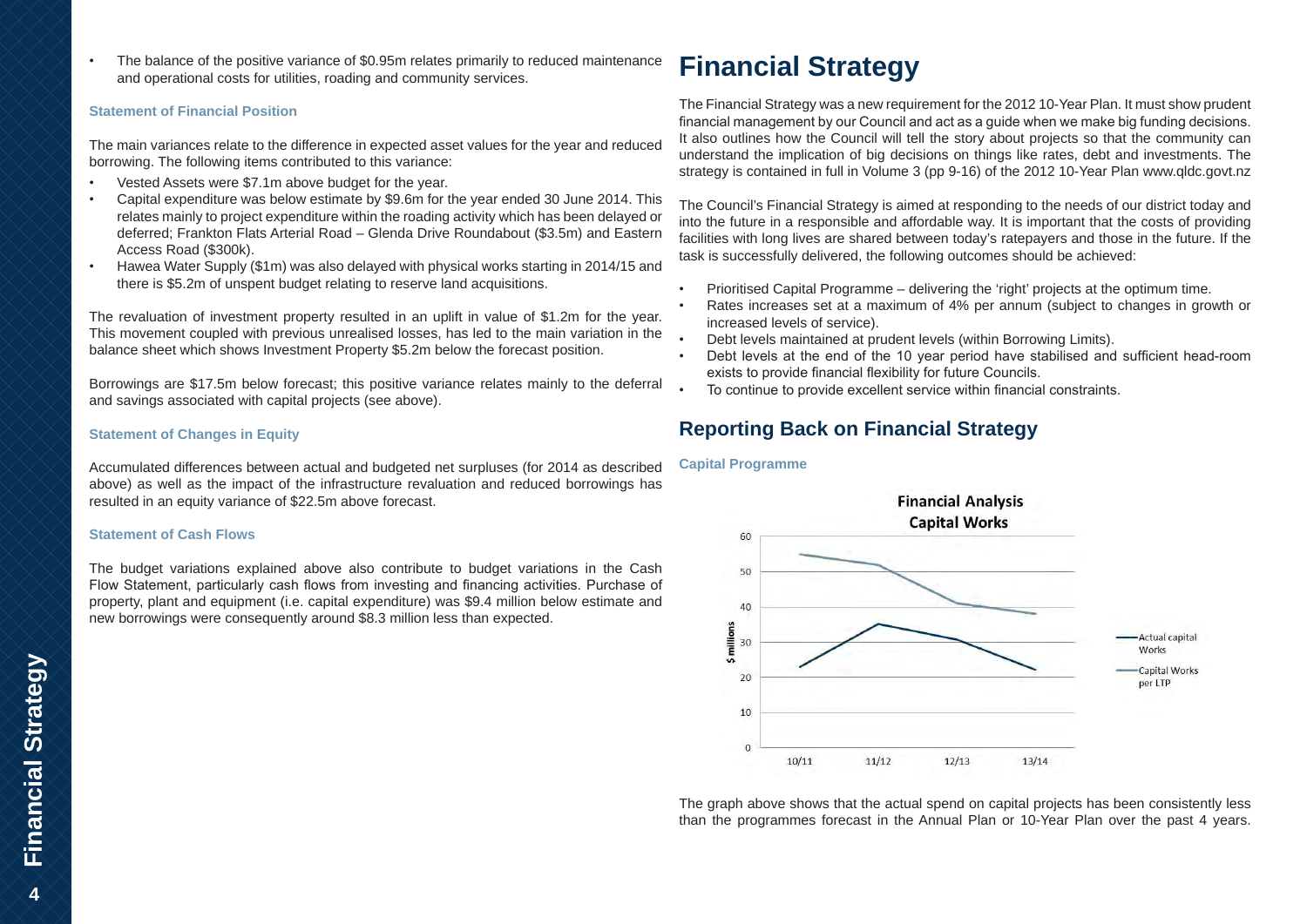This is the result of consistent re-prioritisation of projects, so that capital expenditure is not These ratios are presented in the graphs below: committed until it is absolutely necessary. This has meant that several projects have been deferred or staged including Project Shotover.

**Rates**

| Rates Increases - Actual & Forecast<br>(after allowing for Growth) |          |                         |  |  |  |  |
|--------------------------------------------------------------------|----------|-------------------------|--|--|--|--|
|                                                                    | Actual   | I TP<br><b>Forecast</b> |  |  |  |  |
| 2012/2013                                                          | 2.78%    | 2.70%                   |  |  |  |  |
| 2013/2014                                                          | $0.00\%$ | 2.25%                   |  |  |  |  |
| 2014/2015                                                          | $0.00\%$ | 2.77%                   |  |  |  |  |
| 2015/2016                                                          |          | 5.70%                   |  |  |  |  |
| 2016/2017                                                          |          | 5.36%                   |  |  |  |  |

The table above shows the actual rates increases over the past 3 years compared to the increases forecasted in the 10-Year Plan. The total rates for 2013/14 are \$56.5m compared to the forecasted amount of \$58.4m. This represents a saving of \$1.81m.

The rates for 2014/15 have been set at \$57.7m compared to the forecasted amount of \$61.1m. This represents a saving of over \$3.5m.

The larger increases for 2015/16 and 2016/17 reflect the impact of major new facilities including Project Shotover in Queenstown and the Wanaka Sports Facility. Both of these projects represent significant increases to current levels of service and consequently increased costs. Council will separately consult on the rating impact of these new facilities as part of the Annual Plan processes.

### **Debt Levels**

In order to deliver the large capital programme included in the 10-Year Plan, Council will need to rely on borrowing. Council has spent a considerable amount of time and effort working through the capital programme to ensure it is affordable and deliverable. The actual external debt at 30 June 2014 was \$102m; this is \$5m less than 2013 and \$34m less than the amount forecast in the 10-Year Plan.

The actual and proposed levels of debt are now within all of the Council's self-imposed borrowing limits:

| <b>Borrowing Limits (%)</b>          | <b>Actual</b><br>2011/12 | Actual<br>2012/13 | Actual<br>2013/14 | <b>Forecast</b><br>2013/14 |
|--------------------------------------|--------------------------|-------------------|-------------------|----------------------------|
| Interest Expense/Rates < 25%         | $12.1\%$                 | $11.1\%$          | 10.5%             | 14.0%                      |
| Interest Expense/Total Revenue < 15% | 6.7%                     | 6.4%              | 5.5%              | 7.8%                       |
| Net Debt/Total Revenue < 200%        | 105.9%                   | $110.1\%$         | $94.9\%$          | 129.2%                     |
| Net Debt/Equity $<$ 20%              | 12.7%                    | 13.0%             | 10.7%             | 14.6%                      |



### **Interest Expense / Rates Revenue**



### Net Debt / Total Revenue

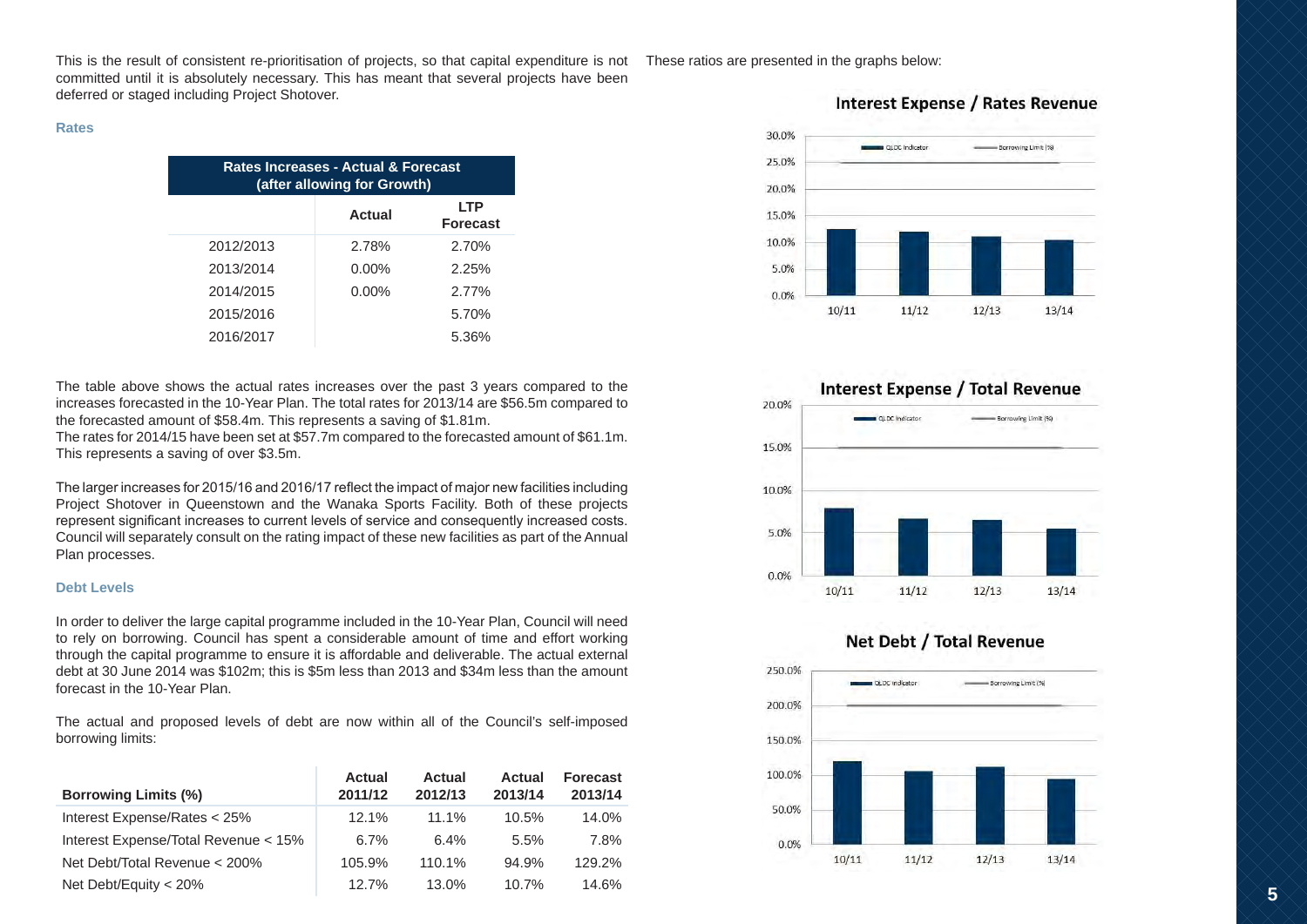

The following graph shows the forecasted debt levels compared to actual debt levels up to 2013/14. As can be seen, actual debt levels are significantly reduced. The total debt as at 30 June 2014 is \$102m, which is \$34m less than forecast in the 10-Year Plan.

**Actual vs Forecast External Debt** 



This is due to reduced capital spending as explained above and also to increased debt repayments.

Borrowing will have to increase in order to deliver the future capital programme but Council will ensure that the projects continue to be rigorously prioritised.

# **Capital Works 2013/14**

Notable infrastructure projects that have been substantially advanced or completed during the 2013/14 financial year:

| Project                                                 | <b>Cost at Year End</b><br>$2014($ \$) |
|---------------------------------------------------------|----------------------------------------|
| Ardmore/Brownston Street improvements                   | 873,317                                |
| Panorama Terrace pavement rehabilitation                | 70,134                                 |
| McChesney Road pavement rehabilitation                  | 382,206                                |
| Cardrona power undergrounding and traffic calming       | 386,603                                |
| Crown Range Road pavement rehabilitation (Zig Zag)      | 516,708                                |
| Re-sealing programme                                    | 3,596,191                              |
| Unsealed Road Metalling                                 | 1,040,207                              |
| Glenda Drive Interceptor (Stormwater)                   | 526,895                                |
| Kelvin Heights UV treatment Upgrade                     | 470,229                                |
| Frankton Road water pump station upgrade (Learys Gully) | 977,379                                |
| Renewal of Beacon Point water intake pumps              | 188,497                                |
| Frankton Beach wastewater pump station upgrade          | 186,297                                |
| Project Shotover short-term upgrades                    | 2,120,839                              |

Carry-forward projects scheduled for completion in 2014/15 approved by Council in August 2014 are:

- Frankton Flats Arterial Road (\$3.8m)
- Atley Road Extension (\$210k)
- Frankton Flats Wastewater servicing (\$402k)
- Bremner Park Stormwater (\$219k)
- SCADA upgrades (district-wide) (\$250k)
- Decommission Roys Bay Intake (\$262k)
- Hawea Water upgrades (\$1.0m)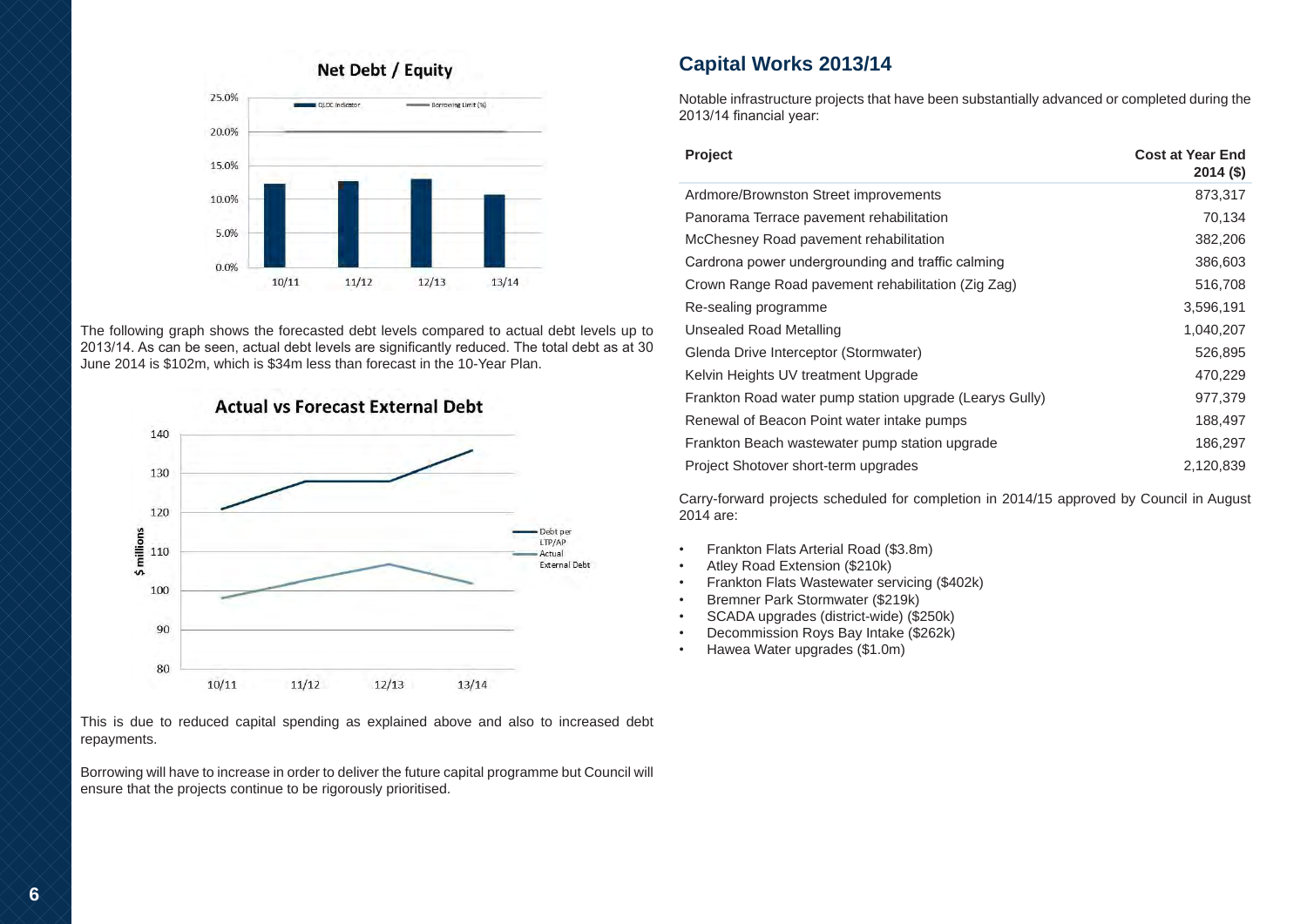# **Summary Statement of Financial Performance**

|                                           |         | <b>Council</b> |        |         | Group   |
|-------------------------------------------|---------|----------------|--------|---------|---------|
|                                           | 2014    | <b>Budget</b>  | 2013   | 2014    | 2013    |
| For the Financial Year Ended 30 June 2014 | \$'000  | \$'000         | \$'000 | \$'000  | \$'000  |
|                                           |         |                |        |         |         |
| <b>Total Income</b>                       | 109,312 | 105,714        | 96,078 | 128,008 | 117,988 |
| <b>Expenditure</b>                        |         |                |        |         |         |
| Employee benefits expense                 | 16,051  | 17,293         | 8,388  | 18,116  | 18,073  |
| Depreciation and amortisation expense     | 20,387  | 20,666         | 18,051 | 24,288  | 22,861  |
| Finance costs                             | 5,951   | 7,869          | 6,231  | 7,303   | 7,701   |
| Other expenses                            | 46,863  | 46,865         | 51,954 | 51,027  | 57,065  |
| <b>Total operating expenditure</b>        | 89,253  | 92,693         | 84,624 | 100,735 | 105,700 |
| Surplus/(Deficit) before income tax       | 20,059  | 13,021         | 11,454 | 27,273  | 12,288  |
| Income tax expense                        |         |                |        | 3,351   | 2,175   |
| Surplus/(Deficit) for the period          | 20,059  | 13,021         | 11,454 | 23,922  | 10,113  |
| Surplus/(Deficit) attributable to:        |         |                |        |         |         |
| - Council                                 | 20,059  | 13,021         | 11,454 | 22,305  | 8,718   |
| - Non controlling interest                |         |                |        | 1,617   | 1,395   |
|                                           | 20,059  | 13,021         | 11,454 | 23,922  | 10,113  |

# **Statement of Comprehensive Income**

|                                                                                                                             | <b>Council</b>           |               |                          |         | Group  |
|-----------------------------------------------------------------------------------------------------------------------------|--------------------------|---------------|--------------------------|---------|--------|
|                                                                                                                             | 2014                     | <b>Budget</b> | 2013                     | 2014    | 2013   |
| For the Financial Year Ended 30 June 2014                                                                                   | \$'000                   | \$'000        | \$'000                   | \$'000  | \$'000 |
| Surplus/(Deficit) for the period                                                                                            | 20,059                   | 13,021        | 11,454                   | 23,922  | 10,113 |
| <b>Other Comprehensive Income</b><br>May be reclassified subsequently to profit or loss when specific<br>conditions are met |                          |               |                          |         |        |
| Gain/(Loss) on revaluation                                                                                                  | 112,512                  | 73,033        |                          | 145,862 |        |
| Income tax relating to revaluation                                                                                          |                          |               | ٠                        | (1,695) |        |
| Gain/(Loss) on cash flow hedging                                                                                            | ٠                        | ٠             | ٠                        | 694     | 785    |
| Income tax relating to cashflow hedging                                                                                     | ٠                        |               |                          | (194)   | (220)  |
| <b>Total Comprehensive Income</b>                                                                                           | 132,571                  | 86,054        | 11,454                   | 168,589 | 10,678 |
| Attributable to:                                                                                                            |                          |               |                          |         |        |
| - Council                                                                                                                   | 132,571                  | 86,054        | 11,454                   | 158,936 | 9,141  |
| - Non controlling interest                                                                                                  | $\overline{\phantom{a}}$ |               | $\overline{\phantom{a}}$ | 9,653   | 1,537  |
|                                                                                                                             | 132,571                  | 86,054        | 11,454                   | 168,589 | 10,678 |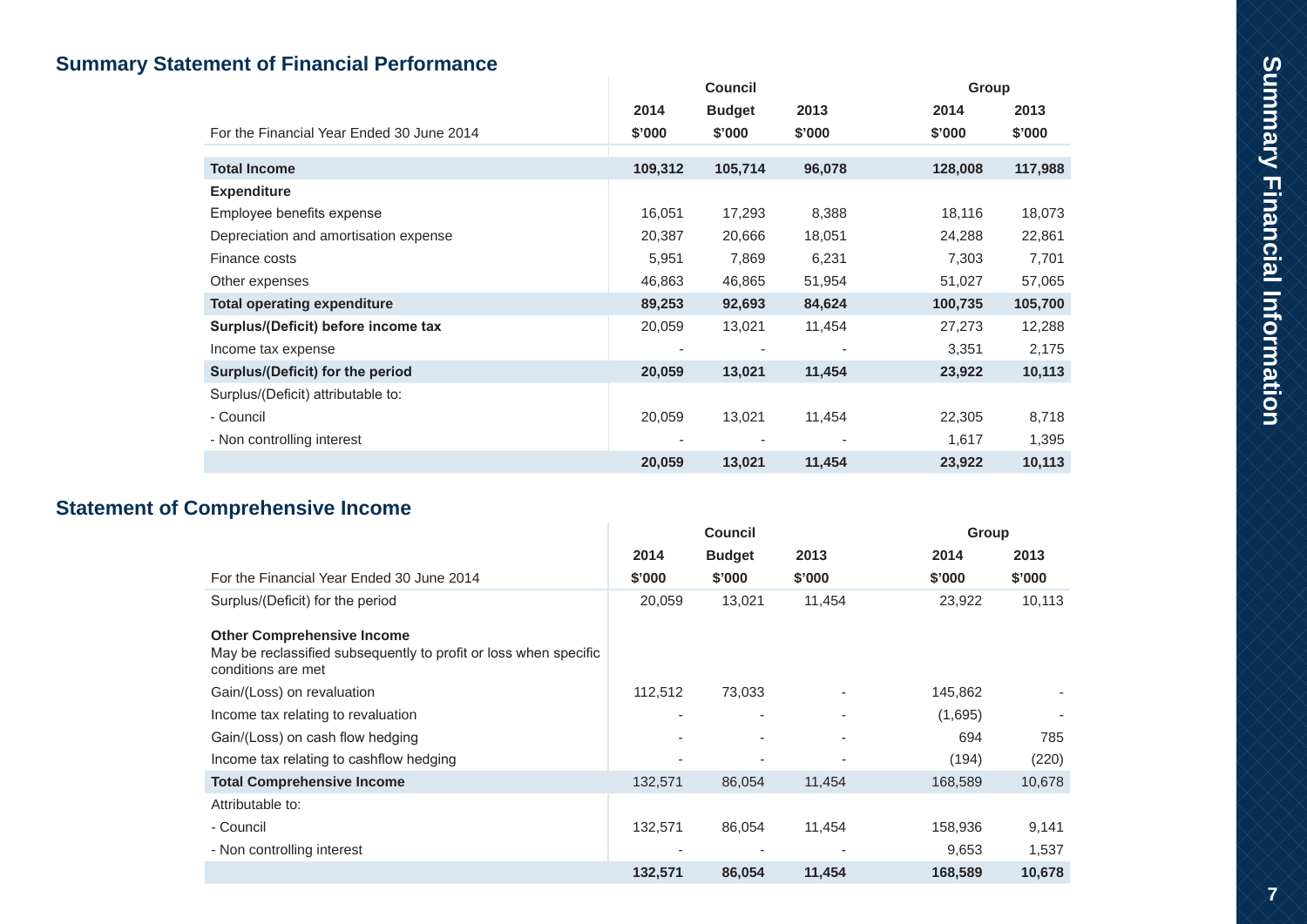# **Statement of Changes in Equity**

| <b>Council</b><br>Council as at 30 June 2014 | <b>Revaluation</b><br><b>Reserves</b><br>\$'000 | <b>Operating</b><br><b>Reserves</b><br>\$'000 | <b>Capital</b><br><b>Reserves</b><br>\$'000 | <b>Hedging</b><br><b>Reserve</b><br>\$'000 | <b>Retained</b><br><b>Earnings</b><br>\$'000 | <b>Attributable</b><br>to Equity<br><b>Holders of</b><br><b>Parent</b><br>\$'000 | <b>Non</b><br><b>Controlling</b><br><b>Interest</b><br>\$'000 | <b>TOTAL</b><br><b>EQUITY</b><br>\$'000 |
|----------------------------------------------|-------------------------------------------------|-----------------------------------------------|---------------------------------------------|--------------------------------------------|----------------------------------------------|----------------------------------------------------------------------------------|---------------------------------------------------------------|-----------------------------------------|
| Balance at 1 July 2013                       | 299,786                                         | 13,940                                        | 11,520                                      | ٠                                          | 497,040                                      | 822,286                                                                          | $\overline{\phantom{a}}$                                      | 822,286                                 |
| Total Comprehensive Income for the year      | 112,512                                         |                                               |                                             | ٠                                          | 20,059                                       | 132,571                                                                          | $\sim$                                                        | 132,571                                 |
| Transfers from/(to) retained earnings        | 759                                             | 2,022                                         | (528)                                       | ۰.                                         | (2,253)                                      |                                                                                  | $\overline{\phantom{a}}$                                      |                                         |
| Balance at 30 June 2014                      | 413,057                                         | 15,962                                        | 10,992                                      | ٠                                          | 514,846                                      | 954,857                                                                          | ٠                                                             | 954,857                                 |
| Council as at 30 June 2013                   |                                                 |                                               |                                             |                                            |                                              |                                                                                  |                                                               |                                         |
| Balance at 1 July 2012                       | 303.726                                         | 13,822                                        | 8,665                                       | ٠                                          | 484,619                                      | 810,832                                                                          | $\sim$                                                        | 810,832                                 |
| Total Comprehensive Income for the year      |                                                 | ٠                                             |                                             |                                            | 11,454                                       | 11,454                                                                           | ٠                                                             | 11,454                                  |
| Transfers from/(to) retained earnings        | (3,940)                                         | 118                                           | 2,855                                       |                                            | 967                                          |                                                                                  | $\overline{\phantom{a}}$                                      |                                         |
| Balance at 30 June 2013                      | 299,786                                         | 13,940                                        | 11,520                                      | ۰.                                         | 497,040                                      | 822,286                                                                          | ٠.                                                            | 822,286                                 |

| Group                                   | <b>Revaluation</b><br><b>Reserves</b> | <b>Operating</b><br><b>Reserves</b> | Capital<br><b>Reserves</b> | <b>Hedging</b><br><b>Reserve</b> | <b>Retained</b><br><b>Earnings</b> | <b>Attributable</b><br>to Equity<br><b>Holders of</b><br><b>Parent</b> | <b>Non</b><br><b>Controlling</b><br><b>Interest</b> | <b>TOTAL</b><br><b>EQUITY</b> |
|-----------------------------------------|---------------------------------------|-------------------------------------|----------------------------|----------------------------------|------------------------------------|------------------------------------------------------------------------|-----------------------------------------------------|-------------------------------|
| Group as at 30 June 2014                | \$'000                                | \$'000                              | \$'000                     | \$'000                           | \$'000                             | \$'000                                                                 | \$'000                                              | \$'000                        |
| Balance at 1 July 2013                  | 374,774                               | 13,940                              | 11,520                     | (396)                            | 508,972                            | 908,810                                                                | 30,878                                              | 939,688                       |
| Total Comprehensive Income for the year | 136,256                               |                                     | ٠                          | 375                              | 22,305                             | 158,936                                                                | 9,653                                               | 168,589                       |
| Dividends paid                          |                                       |                                     |                            |                                  |                                    |                                                                        | (910)                                               | (910)                         |
| Transfers from/(to) retained earnings   | 759                                   | 2,022                               | (528)                      |                                  | (2,253)                            | $\overline{\phantom{a}}$                                               | $\overline{a}$                                      |                               |
| Balance at 30 June 2014                 | 511,789                               | 15,962                              | 10,992                     | (21)                             | 529,024                            | 1,067,746                                                              | 39,621                                              | 1,107,367                     |
|                                         |                                       |                                     |                            |                                  |                                    |                                                                        |                                                     |                               |
| Group as at 30 June 2013                |                                       |                                     |                            |                                  |                                    |                                                                        |                                                     |                               |
| Balance at 1 July 2012                  | 378,714                               | 13,822                              | 8,665                      | (820)                            | 499,287                            | 899,668                                                                | 30,238                                              | 929,906                       |
| Total Comprehensive Income for the year |                                       | $\overline{\phantom{a}}$            | ٠                          | 424                              | 8,718                              | 9,142                                                                  | 1,537                                               | 10,679                        |
| Dividends Paid                          |                                       |                                     |                            |                                  |                                    |                                                                        | (897)                                               | (897)                         |
| Transfers from/(to) retained earnings   | (3,940)                               | 118                                 | 2,855                      |                                  | 967                                | $\overline{a}$                                                         |                                                     |                               |
| Balance at 30 June 2013                 | 374,774                               | 13,940                              | 11,520                     | (396)                            | 508,972                            | 908,810                                                                | 30,878                                              | 939,688                       |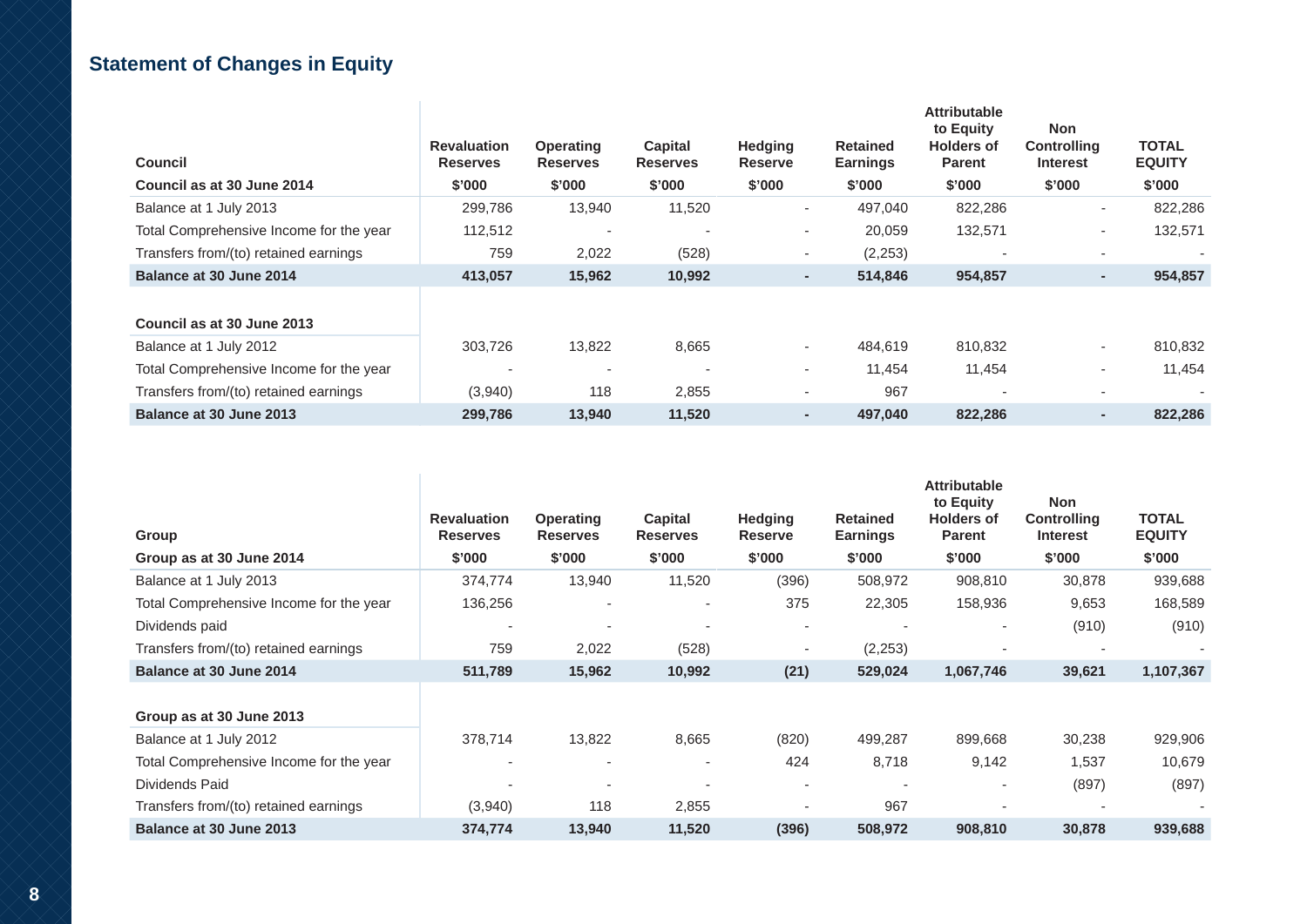# **Summary Statement of Financial Position**

|                                  |                | <b>Council</b> |         |           | Group     |
|----------------------------------|----------------|----------------|---------|-----------|-----------|
|                                  | 2014           | <b>Budget</b>  | 2013    | 2014      | 2013      |
| As at 30 June 2014               | \$'000         | \$'000         | \$'000  | \$'000    | \$'000    |
| Total current assets             | 14,420         | 10,174         | 12,465  | 16,371    | 14,299    |
| Total non-current assets         | 1,059,396      | 1,057,209      | 935,232 | 1,239,546 | 1,081,724 |
| <b>Total assets</b>              | 1,073,816      | 1,067,383      | 947,697 | 1,255,917 | 1,096,023 |
| <b>Total current liabilities</b> | 57,240         | 34,030         | 62,222  | 61,434    | 64,961    |
| Total non-current liabilities    | 61,719         | 100,942        | 63,189  | 87,116    | 91,374    |
| <b>Total liabilities</b>         | 118,959        | 134,972        | 125,411 | 148,550   | 156,335   |
|                                  |                |                |         |           |           |
| <b>Net assets</b>                | 954,857        | 932,411        | 822,286 | 1,107,367 | 939,688   |
| Equity attributable to:          |                |                |         |           |           |
| Council                          | 954,857        | 932,411        | 822,286 | 1,067,746 | 908,810   |
| Non controlling interest         | $\overline{a}$ |                |         | 39,621    | 30,878    |
| <b>Total Equity</b>              | 954,857        | 932,411        | 822,286 | 1,107,367 | 939,688   |

Vanessa van Uden<br>**Mayor Mayor Chief Executive**

30 October 2014 30 October 2014

# **Summary Statement of Cashflows**

|                                                                  | <b>Council</b> |               |           | Group     |           |
|------------------------------------------------------------------|----------------|---------------|-----------|-----------|-----------|
|                                                                  | 2014           | <b>Budget</b> | 2013      | 2014      | 2013      |
| As at 30 June 2014                                               | \$'000         | \$'000        | \$'000    | \$'000    | \$'000    |
| Net cash inflow/(outflow) from operating activities              | 28,473         | 28,203        | 29,574    | 37,842    | 36,847    |
| Net cash inflow/(outflow) from investing activities              | (21, 467)      | (30, 865)     | (34, 686) | (25, 585) | (41, 672) |
| Net cash inflow/(outflow) from financing activities              | (5,661)        | 2,662         | 4,254     | (10,684)  | 3,338     |
| Net increase/(decrease) in Cash and cash equivalents             | 1.345          |               | (858)     | 1,573     | (1, 487)  |
| Cash and cash equivalents at the beginning of the financial year | 1.795          | 382           | 1.240     | 1.872     | 3,359     |
| Transfer from CCO's                                              |                | ٠             | 1,413     | -         | ۰.        |
| Cash and cash equivalents at the end of the financial year       | 3.140          | 382           | 1.795     | 3.445     | 1,872     |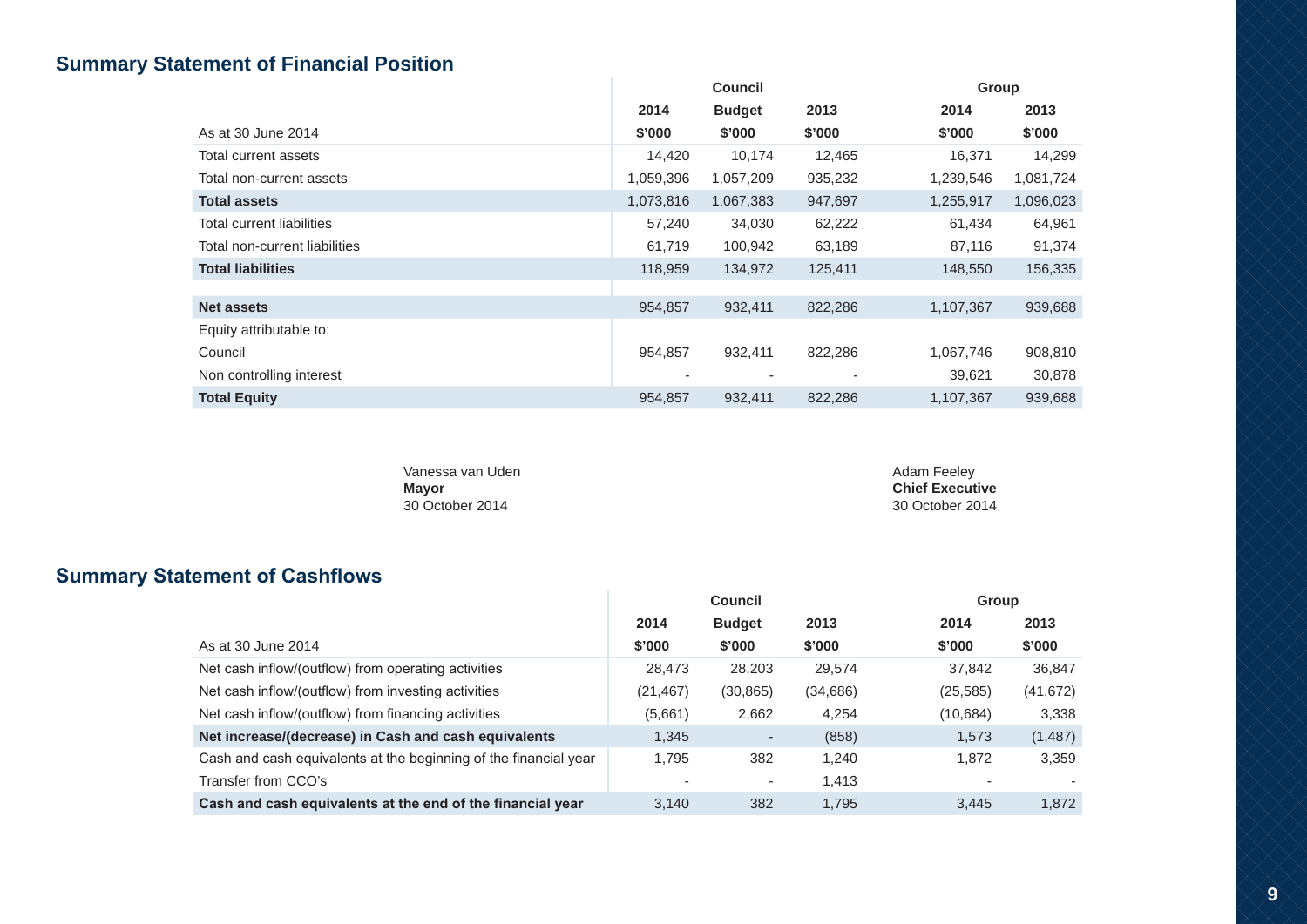### **Accounting Policies**

The financial statements are presented in thousands of New Zealand dollars. New Zealand dollars are the Council and Groups' functional currency.

The 2013/14 annual report has been audited and gained an unqualified opinion, which means the report has met the requirements of the Local Government Act 2002.

This summary financial report has been examined by the auditor for consistency with the full financial report. The auditor's report is included with this summary. The Council's full financial report has complied with NZ GAAP and stated explicitly that they comply with NZ equivalents to IFRS (International Financial Reporting Standards) as applicable for public entities. The summary report complies with FRS 43 – Summary Financial Statements.

### **Subsequent Events**

### **Queenstown Airport Corporation Ltd (QAC)**

On 19 August 2014 the QAC Board resolved to pay a final dividend for the year ended 30 June 2014 of \$0.2065 per share, resulting in a dividend of \$3,316,766 (2013: \$2,639,884). Council's share of this dividend will be \$2,487,906 (2013: \$1,980,177).

# **Contingent Liabilities**

**Council**

### **Legal Claims**

There were eight building related legal claims received for buildings within the district as at 30 June 2014. Council has been joined as a party in these claims, which relate to alleged weathertightness building defects. Claims are dealt with on a case by case basis. Council's liability in relation to these claims has not been established and it is not possible to determine the outcome of the claims at this stage. No loss provision has been recognised based on current knowledge. In the past year, three building related claims have been settled. Note that any claims received subsequent to 30 June 2009 are not covered by insurance. Other claims covered by insurance are subject to a cap as to the level of cover provided.

### **Re–Integration of Council Controlled Organisation**

On 20 March 2013, Queenstown Lakes District Council (Council) resolved to re-integrate the operations of two of QLDC's Council Controlled Organisations, Lakes Leisure Limited and Lakes Environmental Limited into Council. The assets and liabilities of the Company were transferred to QLDC on 30 June 2013.

Financial information in respect of the net assets transferred on re-integration with QLDC in the year ended 30 June, 2013 is set out below:

| <b>Net Assets Transferred</b> | <b>Book</b><br>Value<br>\$'000 | <b>Fair Value</b><br><b>Adjustment</b><br>\$'000 | <b>Fair Value</b><br>on<br><b>Acquisition</b><br>\$'000 |
|-------------------------------|--------------------------------|--------------------------------------------------|---------------------------------------------------------|
| <b>Current assets:</b>        |                                |                                                  |                                                         |
| Cash and cash equivalents     | 1,414                          |                                                  | 1,414                                                   |
| Trade and other receivables   | 700                            |                                                  | 700                                                     |
| Inventories                   | 24                             |                                                  | 24                                                      |
| Current tax refundable        | 68                             |                                                  | 68                                                      |
| Non-current assets:           |                                |                                                  |                                                         |
| Property, plant and equipment | 3,917                          |                                                  | 3,917                                                   |
| Current liabilities:          |                                |                                                  |                                                         |
| Trade and other payables      | (1,073)                        |                                                  | (1,073)                                                 |
| Other financial liabilities   | (1,048)                        |                                                  | (1,048)                                                 |
| Employee entitlements         | (688)                          |                                                  | (688)                                                   |
| <b>Net Assets Acquired</b>    | 3,314                          |                                                  | 3,314                                                   |
| Consideration for transfer    |                                |                                                  | (3, 196)                                                |
| Residual investment in CCO's  |                                |                                                  | 118                                                     |

Pursuant to shareholder resolution, the residual net assets of Lakes Leisure of \$3.196m, have been credited across to QLDC into a reserve fund.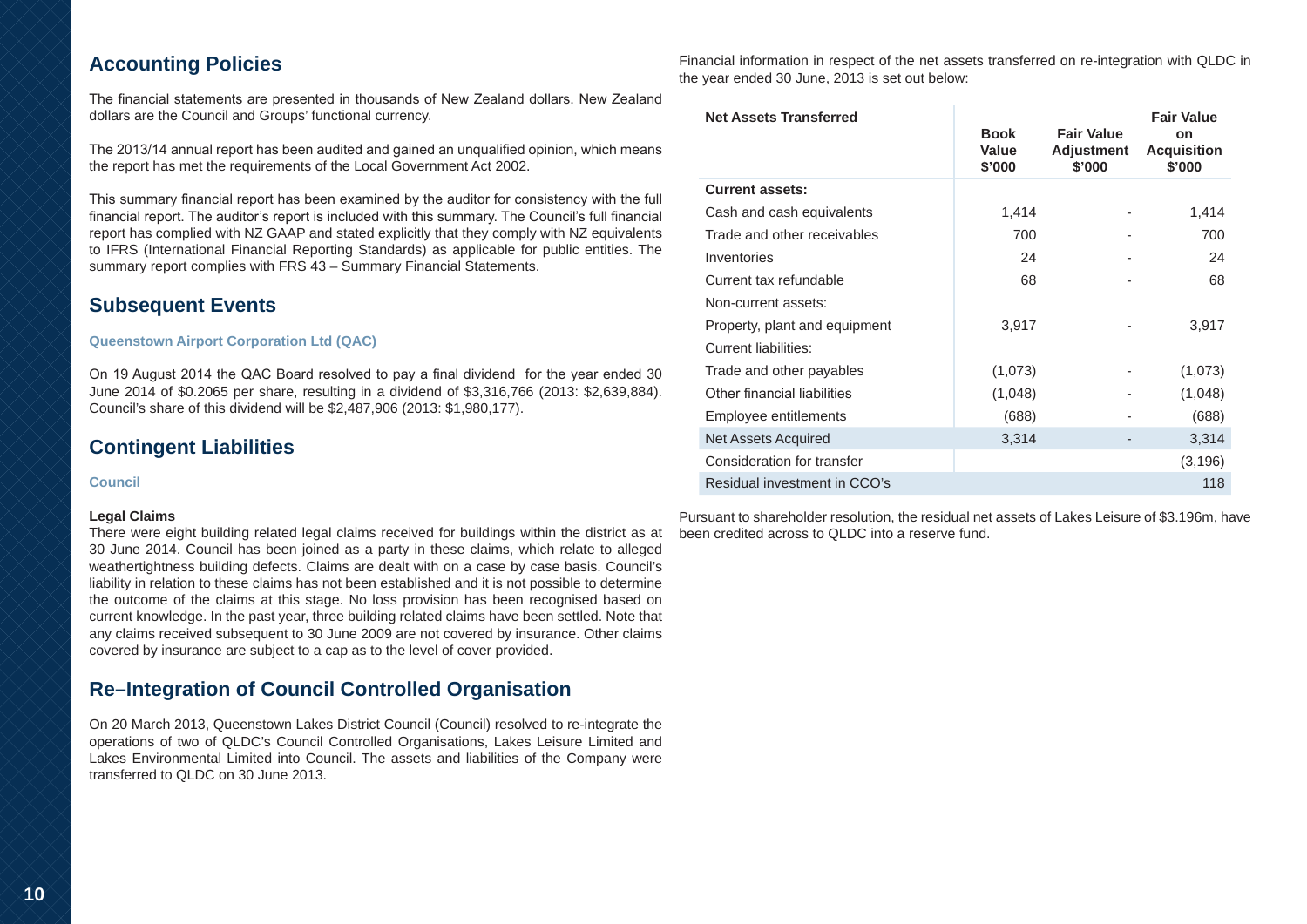# Summary Statement of Service Performance **Summary Statement of Service Performance**

# **Summary Statement of Service Performance** Governance - key target

### **Overall Perception of Performance**

Every year the Council undertakes a satisfaction survey of residents and ratepayers. The results of this annual survey are used to report on specific performance measures with the Council setting percentile targets to achieve. As part of the Council's ongoing review of performance reporting, a new research company was recruited to conduct this year's survey. As a result the data has been reconfigured for 2013 to provide greater confidence in the results.

Satisfaction with Community Services continued to perform highly, with parks and trails scoring the highest for satisfaction. Infrastructure services were valued and scored well, showing overall improvements in ratings of wastewater, water, roads and footpaths compared with previous years. Satisfaction with both staff and elected members showed improvement in 2014, and residents are feeling more satisfied with how informed they are, the range of topics and methods of communication than in the previous year.

The following is a selection of key performance measures and associated targets by activity as contained in the 10 Year Plan. A new performance framework was consulted on in the 2014-15 Annual Plan and will be reported from next year.

Please refer to the full Annual Report for details on all performance measures.

### **Relationship with Maori**

An important component of the Council's consultation is the on-going development of relationships with Maori.

The Council has developed a good working relationship with Ngai Tahu, which holds strong cultural and business interests in our community. The Council has in place a resource consent protocol with KTKO Limited and an MOU with Te Ao Marama Incorporated to facilitate the involvement of Maori in this process and fulfil Council's responsibility under the Local Government Act.

The Council is mindful of the wider issue of Maori consultation and how the Council can assist the Iwi to become more involved and informed about the Council and its communities, in turn teaching Council more about Maori culture and protocols.

**Community Leadership and Engagement**

| <b>Measure and Target</b> | <b>Achievement</b>                                                                                                                                                                                                                                                                                                                                                                                                                                                                                                                                                                                   |
|---------------------------|------------------------------------------------------------------------------------------------------------------------------------------------------------------------------------------------------------------------------------------------------------------------------------------------------------------------------------------------------------------------------------------------------------------------------------------------------------------------------------------------------------------------------------------------------------------------------------------------------|
| satisfaction survey.      | 65% satisfaction with how well 66% of residents feel well informed, an increase<br>informed the community feels as of 18.5% on 2013 satisfaction levels. Scuttlebutt,<br>measured by the annual residents' the Council's newsletter, remains the preferred<br>source of information for ratepayers. Subsequently,<br>the newsletter has been refreshed with the aim<br>of engaging more residents in its content. The<br>Council is currently undertaking a review of its<br>website to ensure more services can be accessed<br>electronically. A new website will be launched in<br>September 2014. |

### **Economic Development - key target**

### **Tourism Promotion**

|                                                                                                     | Data provided by Statistics New Zealand's                                                                                                                                                                                                                                                                                                                                                                                                                                                                              |
|-----------------------------------------------------------------------------------------------------|------------------------------------------------------------------------------------------------------------------------------------------------------------------------------------------------------------------------------------------------------------------------------------------------------------------------------------------------------------------------------------------------------------------------------------------------------------------------------------------------------------------------|
| 2.6m Annual Visitor bed<br>nights<br>(Queenstown) (3%<br>increase<br>per<br>annum as per DQ target) | Commercial Accommodation Monitor for the year<br>end June 2014 indicated that the total Queenstown<br>quest nights were up 9.8 percent over the previous<br>year to 2,908,025. International guest nights rose<br>9.5 percent to 1,900,011, alongside domestic quest<br>nights which rose 10.4 percent to 1,008,014. The<br>average length of stay rose from 2.55 nights to 2.64<br>nights, and total guest nights for each individual<br>month in the 2013-14 financial year showed growth<br>over the previous year. |

### **Camping grounds**

| <b>Measure and Target</b> | Achievement                                                                                                                                                               |
|---------------------------|---------------------------------------------------------------------------------------------------------------------------------------------------------------------------|
| the ratepayer             | Holiday parks operate at zero cost to The actual cost was \$696k (\$31.30 per ratepayer).<br>This cost can be attributed to the outsourcing of<br>campgrounds in October. |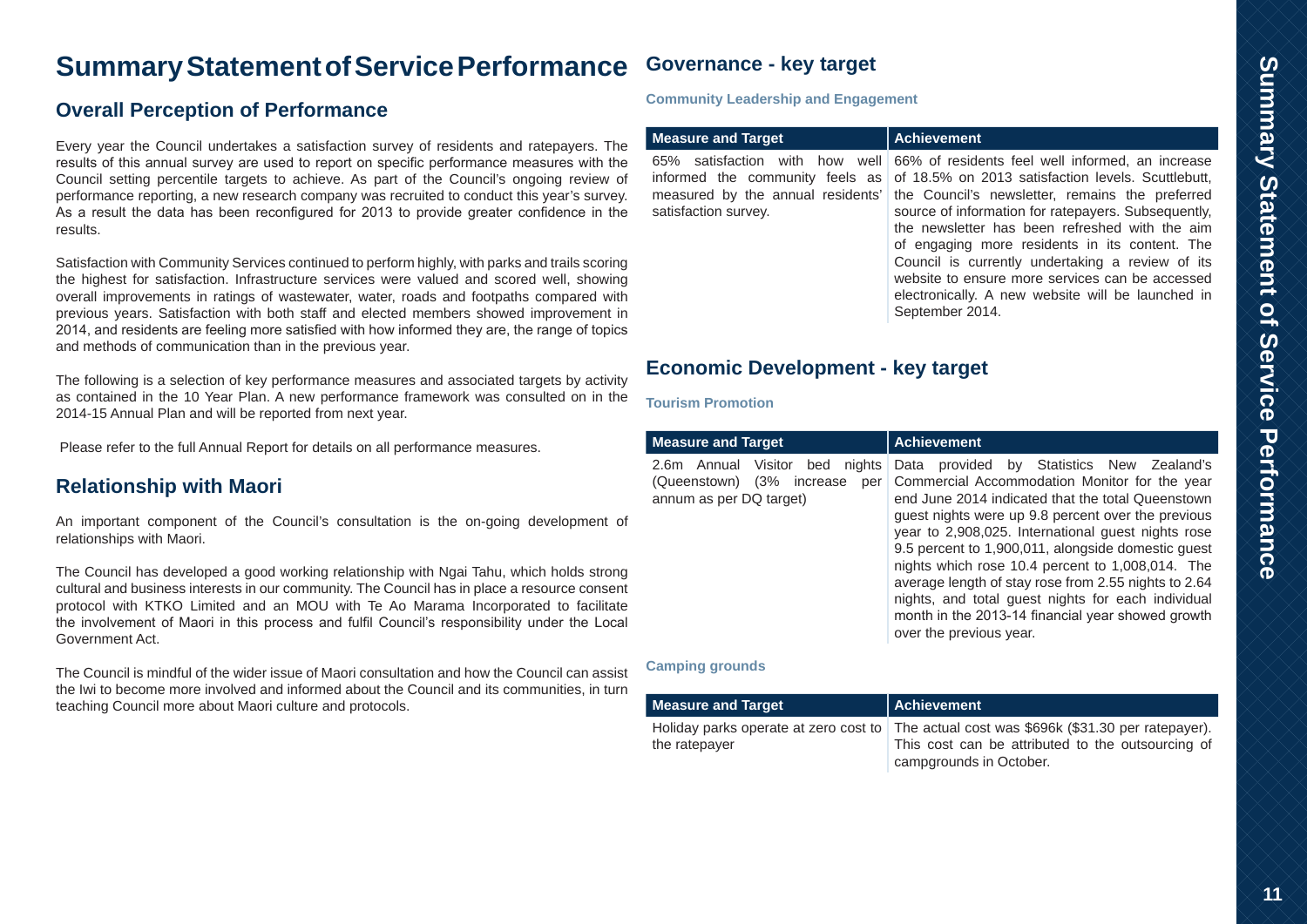# **Community - Key Targets**

### **Library Services**

| <b>Measure and Target</b>                                                | <b>Achievement</b>                                                                                                                                                                                                                                                                                                                    |
|--------------------------------------------------------------------------|---------------------------------------------------------------------------------------------------------------------------------------------------------------------------------------------------------------------------------------------------------------------------------------------------------------------------------------|
| Increase in active members - 15,780<br>or 55% of the resident population | 21,061 or 74.6% of the usual resident population<br>have used a library within the last two years. 16,383<br>or 58% have used a library once in the last year, and<br>only 7,020 or 24.9% have used a library monthly.<br>This measure covers all libraries, and therefore use<br>of individual libraries varies across the district. |

### **Community Facilities**

| <b>Measure and Target</b>                                                                             | <b>Achievement</b>                                                                                                                                                                                                                                                                                                      |
|-------------------------------------------------------------------------------------------------------|-------------------------------------------------------------------------------------------------------------------------------------------------------------------------------------------------------------------------------------------------------------------------------------------------------------------------|
| 65% satisfaction with swimming pools<br>as measured by the annual residents'<br>satisfaction survey.  | 67.8% of residents reported feeling satisfied with<br>the district's swimming pools. This is a slight<br>increase on satisfaction from 2013 and reflects the<br>Council's continued investment and maintenance<br>of the Queenstown Aquatic Centre, as well as its<br>commitment to pool standards across the district. |
| 70% satisfaction with community halls<br>as measured by the annual residents'<br>satisfaction survey. | Satisfaction in community halls continues to<br>grow, from 72.4% in 2013 to 76.2% in 2014. The<br>newly refurbished Queenstown Memorial Hall has<br>undoubtedly contributed towards this result.                                                                                                                        |

### **Parks and recreation facilities**

| <b>Measure and Target</b>                                                | Achievement                                                                                 |
|--------------------------------------------------------------------------|---------------------------------------------------------------------------------------------|
| of parks is of a high standard with $ 89.3\% $ in 2013 to 92.3% in 2014. | 75% satisfaction that the presentation Satisfaction among residents continues to rise, from |
| service levels met or exceeded                                           |                                                                                             |

# **Environmental Management – key targets**

### **The District Plan**

| <b>Measure and Target</b> | Achievement                                                                                                                                                                                                                                                                    |
|---------------------------|--------------------------------------------------------------------------------------------------------------------------------------------------------------------------------------------------------------------------------------------------------------------------------|
| require resource consent. | < 34% of new building consents 28.8% of new building consents required a resource<br>consent, which demonstrates a positive trend. Fewer<br>building consents are being issued with a 'red card'<br>indicating that resource consent is required prior to<br>commencing works. |

### **Resource consents**

| <b>Measure and Target</b>                                       | <b>Achievement</b>                                                                                                                                                                                                                                                                                                                                                                                                                                             |
|-----------------------------------------------------------------|----------------------------------------------------------------------------------------------------------------------------------------------------------------------------------------------------------------------------------------------------------------------------------------------------------------------------------------------------------------------------------------------------------------------------------------------------------------|
| 30% community satisfaction<br>with<br>resource consent planning | Satisfaction with resource consent processing<br>continues to improve following the integration of<br>the CCO Lakes Environmental back 'in house'.<br>Satisfaction increased from 23% in 2013 to 33.8%<br>in 2014.                                                                                                                                                                                                                                             |
| Average cost per consent does not<br>exceed \$3,500             | The average cost has gone from \$2,651 per consent<br>in 2012/2013 to \$2,951 for 2013/2014. The average<br>value of work for each consent has also risen over<br>that period from \$227k to \$244k. The actual fees<br>which applicants pay have not changed over the<br>period i.e. building consent deposits have stayed<br>the same per consent, it is just the mix of the type<br>and value of work being undertaken which has<br>moved the average cost. |

### **Waste management**

| <b>Measure and Target</b> | Achievement                                                                                                                                                                                                                                                                                                                    |
|---------------------------|--------------------------------------------------------------------------------------------------------------------------------------------------------------------------------------------------------------------------------------------------------------------------------------------------------------------------------|
| per person.               | The quantity of residential residual Based on the usual resident population of 28,224,<br>waste per capita to landfill for the 4,284 tonnes of waste went to landfill, or 0.15 tonnes<br>district Does not exceed 0.72 tonnes   per capita. This is a significant decrease from 0.79<br>tonnes per capita reported in 2012/13. |

# **Water Supply – key target**

| Measure and Target | Achievement                                                                                                                                                                                                                                                                                                           |
|--------------------|-----------------------------------------------------------------------------------------------------------------------------------------------------------------------------------------------------------------------------------------------------------------------------------------------------------------------|
| survey.            | 70% community satisfaction with the Satisfaction with the quality of the water has<br>quality of the water as measured by increased from 69.2% to 74.4%. The Council<br>the annual residents' satisfaction continues to look for ways to reduce demand and<br>defer the need for costly extensions to infrastructure. |

# **Stormwater – key target**

| <b>Measure and Target</b> | Achievement                                                                        |
|---------------------------|------------------------------------------------------------------------------------|
|                           | 100% of stormwater service requests 98.6% of stormwater requests were responded to |
| are responded to on time  | on time                                                                            |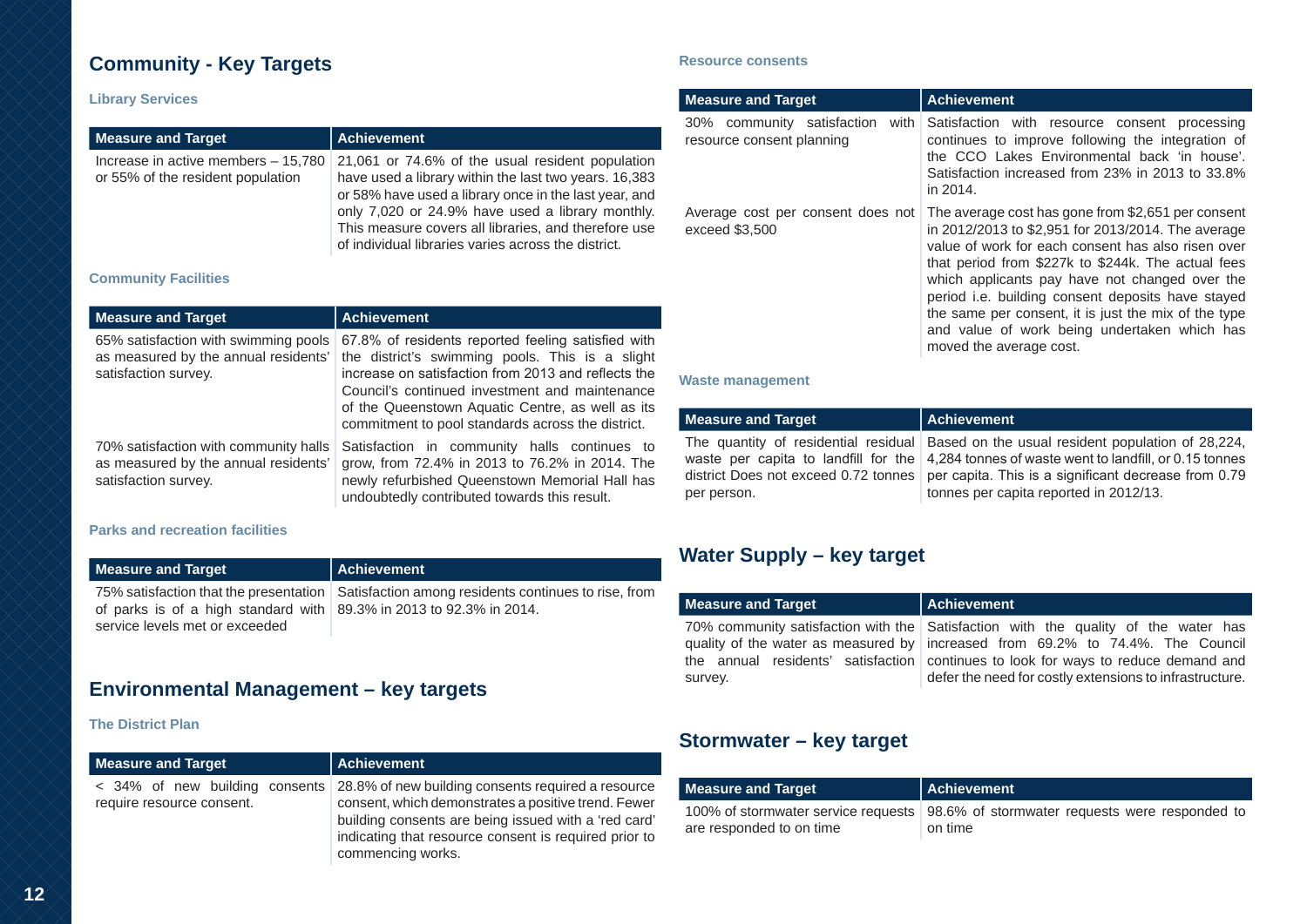# **Wastewater – key target**

| <b>Measure and Target</b>              | <b>Achievement</b>                                                                                                                                                                                                                                                                                                                                                                                                     |
|----------------------------------------|------------------------------------------------------------------------------------------------------------------------------------------------------------------------------------------------------------------------------------------------------------------------------------------------------------------------------------------------------------------------------------------------------------------------|
| annual residents' satisfaction survey. | 68% customer satisfaction with Target exceeded. 76.9% of residents were satisfied<br>wastewater as measured by the with the waste water system, an increase of<br>nearly 3% since 2013. This is likely to reflect the<br>continued profile of Project Shotover, which will<br>deliver a wastewater treatment upgrade. Alongside,<br>significant investment in wastewater treatment for<br>Wanaka, namely Project Pure. |

# **Roading and Footpaths – key targets**

### **Roading**

| <b>Measure and Target</b>                                                                                                          | <b>Achievement</b>                                                                                                                                                                                                                                                                                                                                                                                                                                                                                                                                                                                                                                                                                                                        |
|------------------------------------------------------------------------------------------------------------------------------------|-------------------------------------------------------------------------------------------------------------------------------------------------------------------------------------------------------------------------------------------------------------------------------------------------------------------------------------------------------------------------------------------------------------------------------------------------------------------------------------------------------------------------------------------------------------------------------------------------------------------------------------------------------------------------------------------------------------------------------------------|
| 70.5% community satisfaction with<br>sealed roads. 55% satisfaction with<br>unsealed roads and 63% satisfaction<br>with footpaths. | Satisfaction with roads increased from 62.9%<br>(2013) to 71.6% (2014). Satisfaction with unsealed<br>roads also increased to 60.2%, an increase of over<br>10% on the previous year. In addition, satisfaction<br>with footpaths increased from 56% (2013) to<br>64.5% (2014) with less people giving a neutral<br>response. The Council has progressed a number<br>of improvements to the network this year, including<br>the installation of low platforms between Little Street<br>and the Ardmore-Brownstown Street roundabout in<br>Wanaka. The effect of narrowing the roadway has<br>made it easier and safer for pedestrians to cross<br>the road, while creating a more obvious distinction<br>between traffic and parked cars. |

### **Parking facilities**

| <b>Measure and Target</b>       | Achievement                                                                                                                                                                                                                                            |
|---------------------------------|--------------------------------------------------------------------------------------------------------------------------------------------------------------------------------------------------------------------------------------------------------|
| residents' satisfaction survey. | 65% customer satisfaction with street Community satisfaction with street lights has<br>lighting as measured by the annual continued to grow from 54.5% in 2013 to 57.9% in<br>2014. Those reporting they are unsatisfied has also<br>fallen below 20%. |